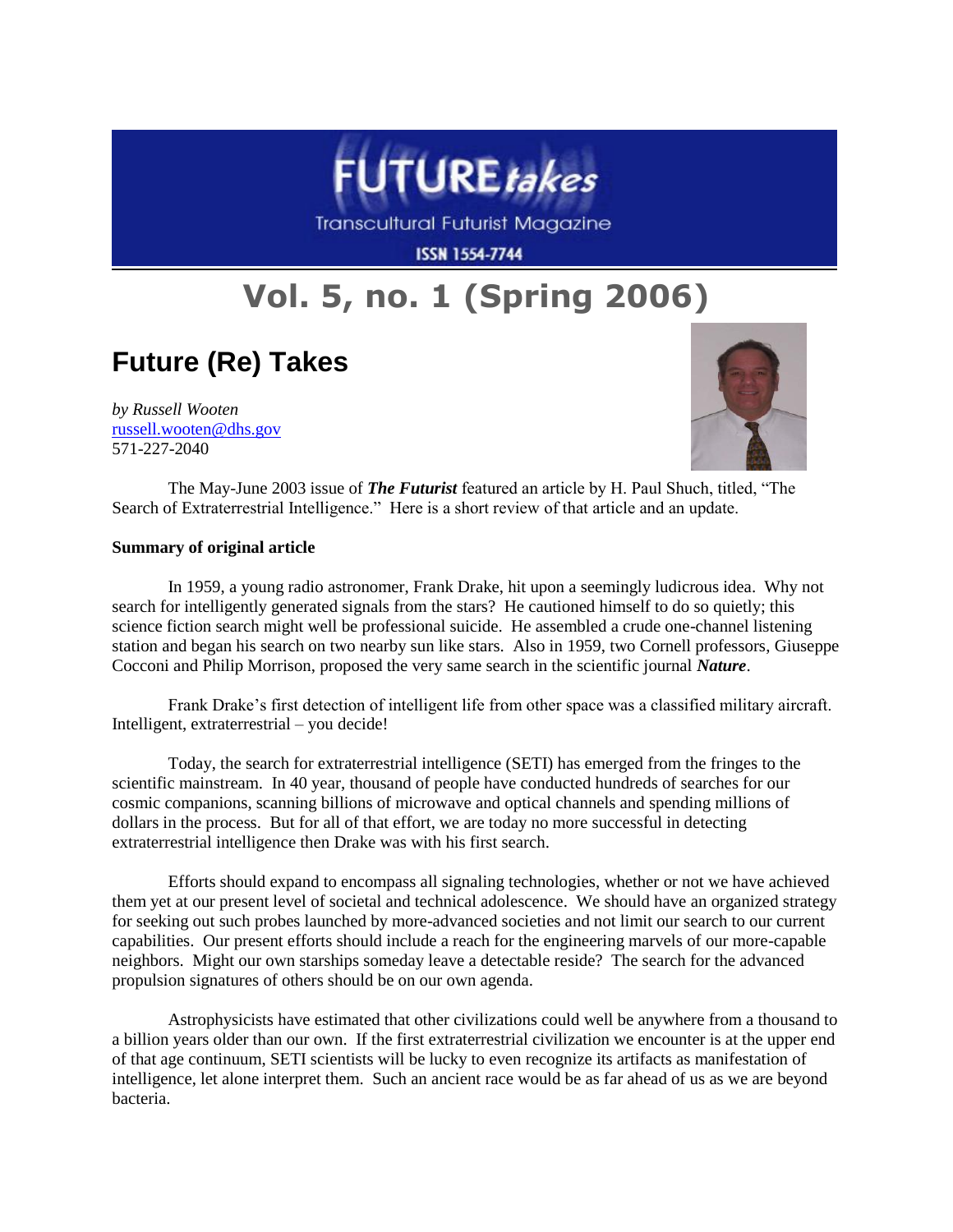If they lead us by, only a million years, then they might make their culture known to us much as we communicate with household pets. Optimally we are looking for an intelligence just a little bit more advanced then ours. An extraterrestrial intelligence that has beaten its swords into plowshares, has learned to harness its planet's resources in an environmentally responsible way, and has embraced genetic engineering with compassion and reason, to ensure the survival of its species through cooperation rather than conflict.

SETI is all about communication, not contact. Beings of an advanced civilization at the far end of the galaxy will still take 50 to 70 thousand years to get here, assuming they want to. Even so, we still inhabit a paranoid planet. Pressures from governing bodies and private citizens alike have prompted most scientific organizations and SETI research facilities to adopt a policy that prohibits interstellar transmission lest we give ourselves away. The act of listening no way reveals our position or our interest. Listening makes us no more vulnerable to invasion and domination than we would be turning a deaf ear to the universe. Given that SETI is a passive activity, it would seem we have nothing to lose in listening.

Where will SETI be in four more decades? Human technological progress (which SETI both reflects and stimulates) has been exponential. In all likelihood, our receivers will soon span the electromagnetic spectrum, form radio through microwaves into the infrared, across the visible, ultraviolet, X-ray, gamma ray, and cosmic ray spectra, all in real time. We are developing technologies today that will enable us to see in all directions at once. Forty years from now we will be scanning farther out in time and space than Drake ever dreamed possible. If there are electromagnetically polluting civilizations out there, surely we will have detected their photonic debris. Or perhaps it could well be that as civilizations advance they, become, by design or change, effectively invisible. In that case, 40 years from now we'll have arrived at an epiphany: We are not along, but we might as well be.

## **Update**

Here are some of the activities that SETI is involved with today. Frank Drake is now the Director for the Center for the Study of Life in the Universe or LITU. This SETI research center asks the following questions: How many planets exist which might support life? What is required for life to exist? How does life start? How does it evolve, and what creatures can evolution produce? How often do intelligent creatures appear?

SETI/LITU scientists utilize an automated telescope for this research in Antarctica, where almost six months of continual winter darkness provides ideal observing conditions. In the near future scientists will participate in the Kepler Spacecraft Mission, which will achieve, for the first time, the level of sensitivity required to detect planets the size of Earth.

Today the search for extraterrestrial intelligence is not limited to earth like planets rotating sun like stars. Research has found a greenhouse effect made by miles of ice on the satellite Europa of Jupiter. The Sun's brightness on Europa is only a few percent of that on Earth. But there is more liquid water there than in all the oceans of Earth combined. Could there be life in this giant ocean? SETI/LITU scientists are exploring this possibility, both in theory and in the planning of missions to Europa to search for signs of life.

SETI researchers are now exploring the planets of dim red dwarf stars, also called M stars. Long neglected as targets for SETI searches, they comprise eighty percent of the stars in our galaxy. The possibility of habitable planets around M stars is all the more intriguing given the recent discovery of a planet around Gleise 876, an M star located just 15 light years from Earth. With the recent announcement of a solid rock planet seven to eight times the Earth's mass circling an M dwarf star, the chances for